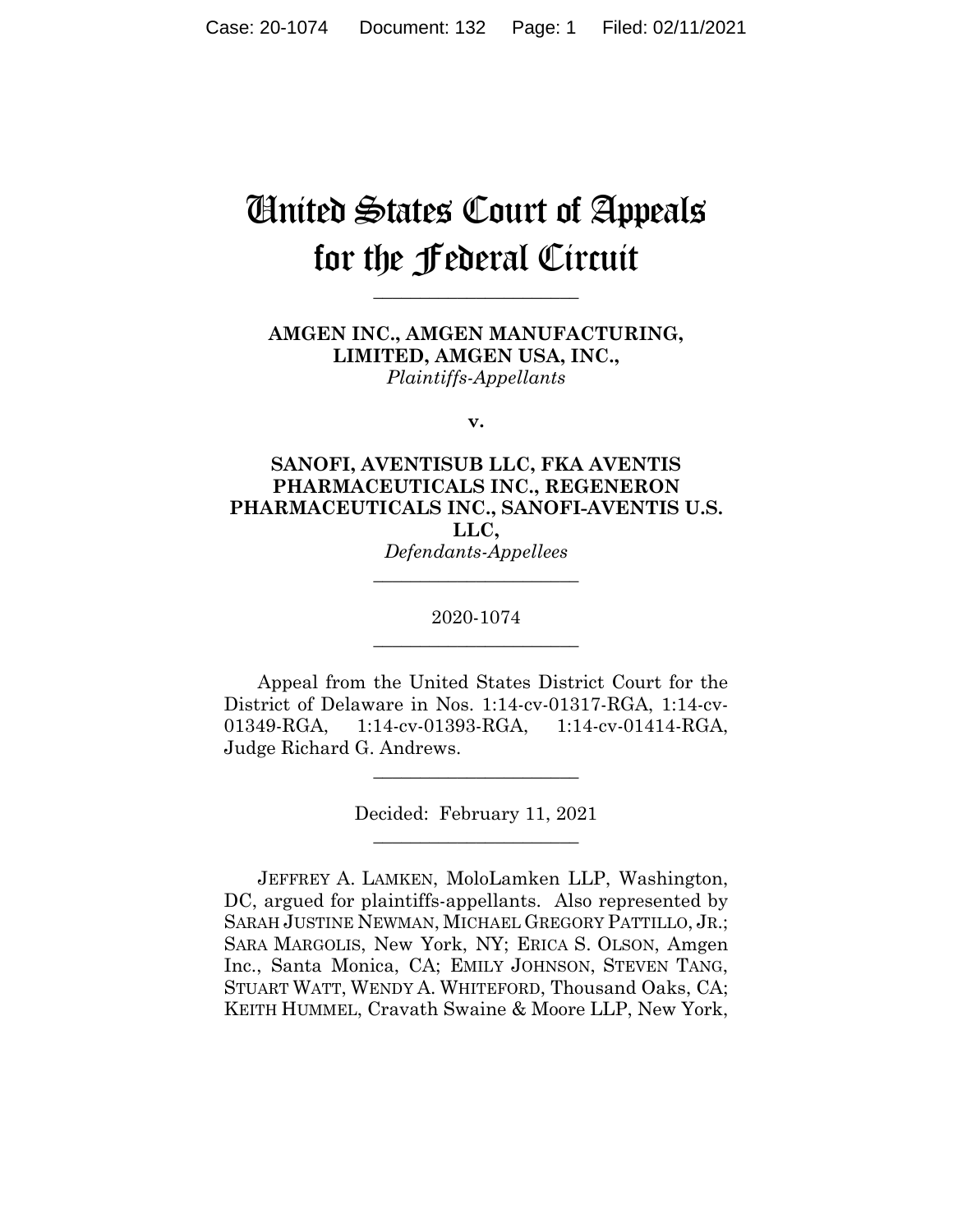NY; WILLIAM G. GAEDE, III, McDermott, Will & Emery LLP, Menlo Park, CA; CHRISTOPHER B. MEAD, Schertler Onorato & Mead LLP, Washington, DC; JAMES L. HIGGINS, MELANIE K. SHARP, Young, Conaway, Stargatt & Taylor LLP, Wilmington, DE. Plaintiff-appellant Amgen Inc. also represented by SARAH CHAPIN COLUMBIA, McDermott, Will & Emery LLP, Boston, MA; LAUREN MARTIN, Quinn Emanuel Urquhart & Sullivan LLP, Boston, MA.

 MATTHEW WOLF, Arnold & Porter Kaye Scholer LLP, Washington, DC, argued for defendants-appellees. Also represented by VICTORIA REINES; DAVID K. BARR, DANIEL REISNER, New York, NY; DEBORAH E. FISHMAN, Palo Alto, CA; GEORGE W. HICKS, JR., NATHAN S. MAMMEN, CALVIN ALEXANDER SHANK, Kirkland & Ellis LLP, Washington, DC. Defendants-appellees Sanofi, Aventisub LLC, Sanofi-Aventis U.S. LLC also represented by STEPHANIE DONAHUE, Sanofi, Bridgewater, NJ. Defendant-appellee Regeneron Pharmaceuticals Inc. also represented by LARRY A. COURY, LYNDA NGUYEN, Regeneron Pharmaceuticals Inc., Tarrytown, NY.

 JORGE A. GOLDSTEIN, Sterne Kessler Goldstein & Fox, PLLC, Washington, DC, for amici curiae Bristol-Myers Squibb Company, Merck Sharp & Dohme Corp. Also represented by KRISTINA CAGGIANO KELLY, ELDORA ELLISON, WILLIAM MILLIKEN.

 DUANE CHRISTOPHER MARKS, Eli Lilly and Company, Indianapolis, IN, for amicus curiae Eli Lilly and Company. Also represented by TONYA COMBS, MARK STEWART, GILBERT VOY.

 AMIT THAKORE, White & Case LLP, New York, NY, for amicus curiae Pfizer Inc. Also represented by DIMITRIOS T. DRIVAS; ELIZABETH K. CHANG, Palo Alto, CA; JEFFREY NEIL MYERS, Pfizer Inc., New York, NY.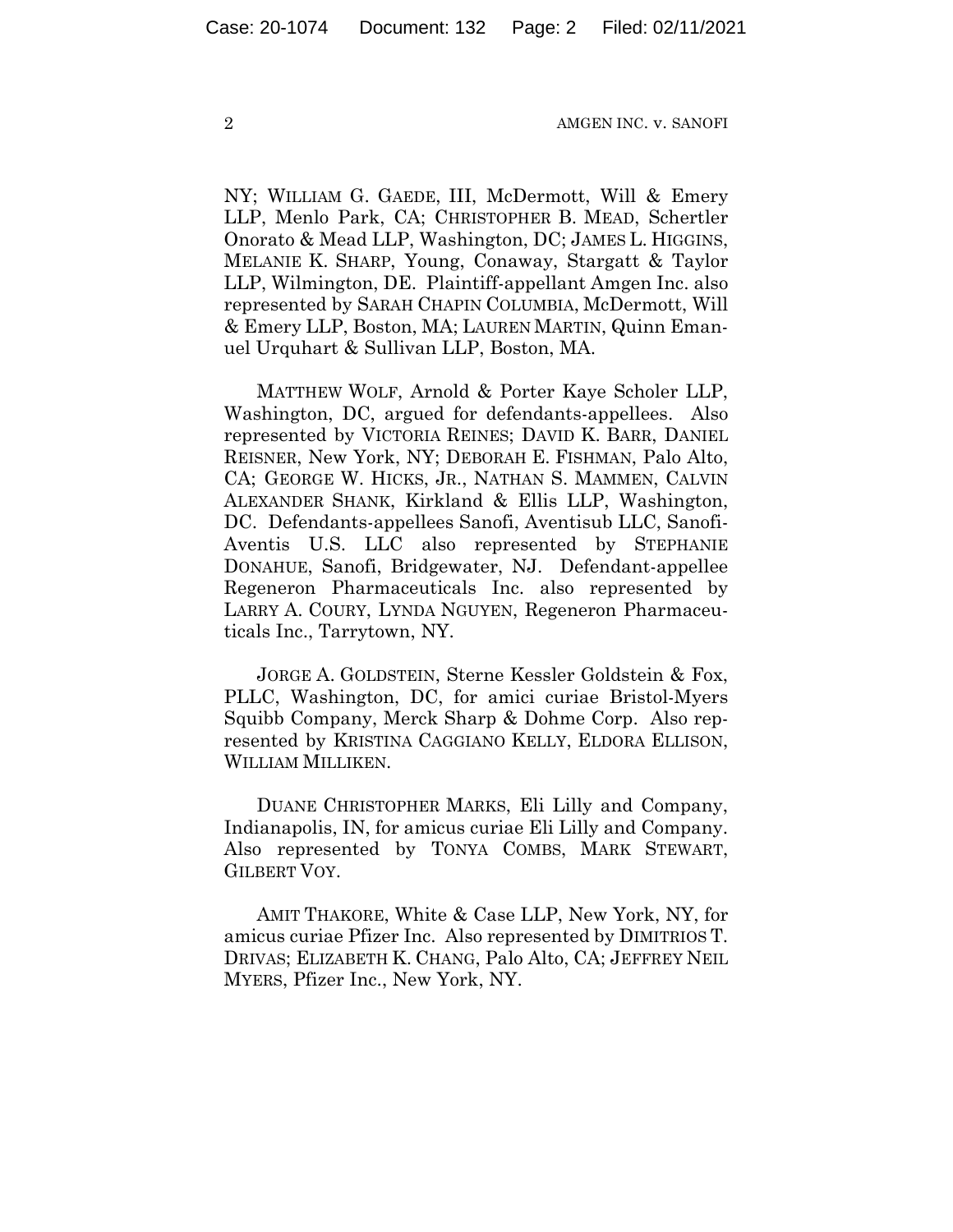STANLEY D. LIANG, Tarrytown, NY, as amicus curiae, pro se.

 $\mathcal{L}_\text{max}$  and  $\mathcal{L}_\text{max}$  and  $\mathcal{L}_\text{max}$  and  $\mathcal{L}_\text{max}$ 

Before PROST, *Chief Judge*, LOURIE and HUGHES, *Circuit Judges*.

## LOURIE, *Circuit Judge*.

Amgen Inc., Amgen Manufacturing, Ltd., and Amgen USA, Inc. (collectively, "Amgen") appeal from a decision of the United States District Court for the District of Delaware granting Judgment as a Matter of Law ("JMOL") of lack of enablement of claims 19 and 29 of U.S. Patent 8,829,165 (the "'165 patent") and claim 7 of U.S. Patent 8,859,741 (the "'741 patent"). *See Amgen Inc. v. Sanofi*, No. CV 14-1317-RGA, 2019 WL 4058927, at \*1–2, \*13 (D. Del. Aug. 28, 2019) ("*Decision*"). For the reasons set forth below, we affirm.

#### BACKGROUND

Elevated low-density lipoprotein ("LDL") cholesterol is linked to heart disease. LDL receptors remove LDL cholesterol from the blood stream, thus regulating the amount of circulating LDL cholesterol. The proprotein convertase subtilisin/kexin type 9 ("PCSK9") enzyme regulates LDL receptor degradation. PCSK9 binds to LDL receptors and mediates their degradation, thus decreasing the number of LDL receptors on a cell's surface. Antibodies may bind to and block PCSK9, allowing LDL receptors to continue regulating the amount of circulating LDL cholesterol.

Amgen owns the '165 and '741 patents, which describe antibodies that purportedly bind to the PCSK9 protein and lower LDL levels by blocking PCSK9 from binding to LDL receptors. The '165 and '741 patents share a common written description. *See* Appellants' Br. 10 n.2. The specification discloses amino acid sequences for twenty-six antibodies, including the antibody (designated as "21B12")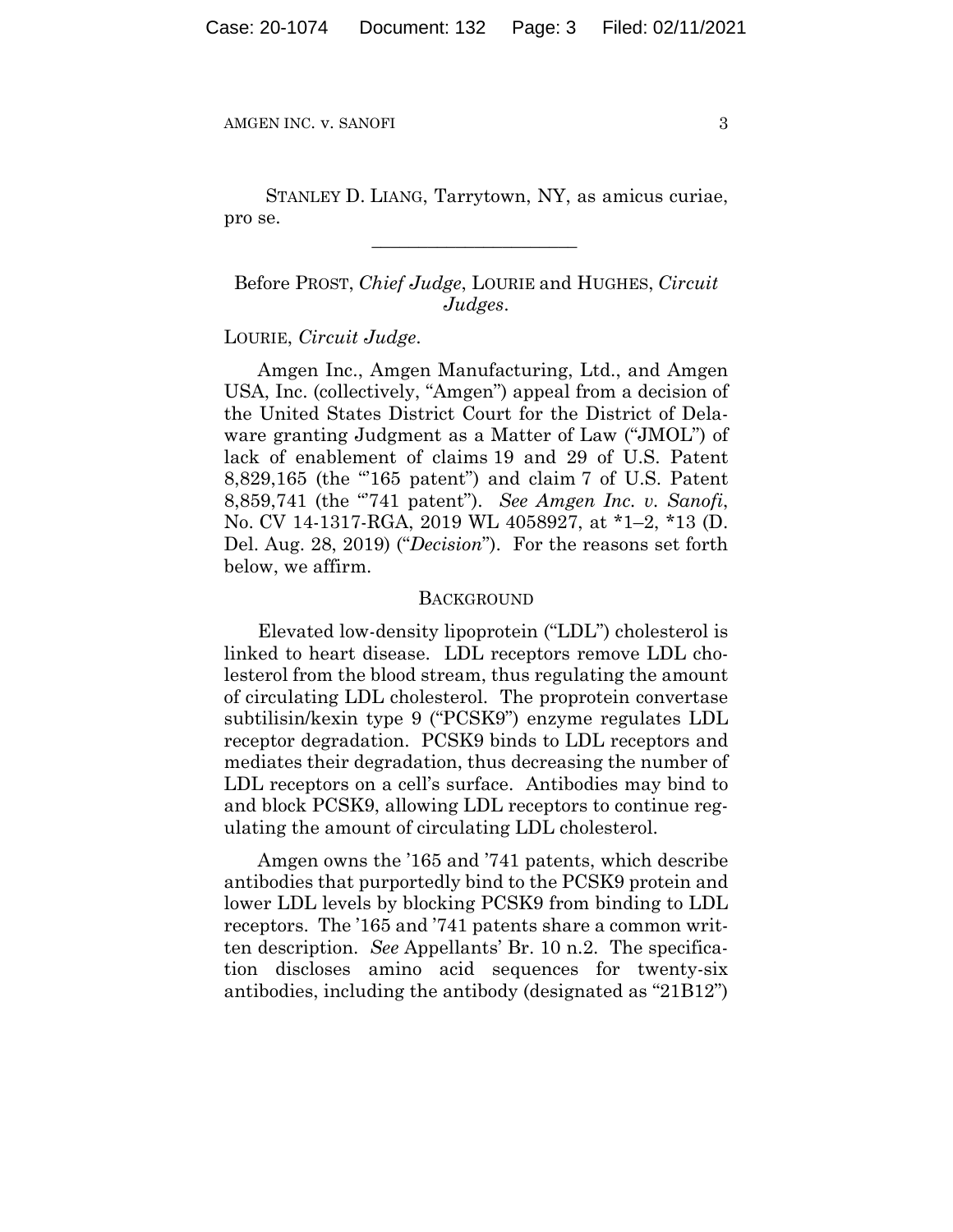with the generic name of evolocumab, marketed by Amgen as Repatha®. *See* '165 patent col. 85 ll. 1–43; Appellants' Br. 11 n.3. As shown for example in Figure 20A of the '165 patent, the specification discloses three-dimensional structures for the antibodies designated 21B12 and 31H4 and shows where those antibodies bind to PCSK9. The '165 and '741 patents claim antibodies that bind to one or more of fifteen amino acids (*i.e.*, "residues") of the PCSK9 protein and block PCSK9 from binding to LDL receptors.

The relevant '165 patent claims are:

1. An isolated monoclonal antibody, wherein, when bound to PCSK9, the monoclonal antibody binds to at least one of the following residues: S153, I154, P155, R194, D238, A239, I369, S372, D374, C375, T377, C378, F379, V380, or S381 of SEQ ID NO:3, and wherein the monoclonal antibody blocks binding of PCSK9 to LDLR.

19. The isolated monoclonal antibody of claim 1 wherein the isolated monoclonal antibody binds to at least two of the following residues S153, I154, P155, R194, D238, A239, I369, S372, D374, C375, T377, C378, F379, V380, or S381 of PCSK9 listed in SEQ ID NO:3.

29. A pharmaceutical composition comprising an isolated monoclonal antibody, wherein the isolated monoclonal antibody binds to at least two of the following residues S153, I154, P155, R194, D238, A239, I369, S372, D374, C375, T377, C378, F379, V380, or S381 of PCSK9 listed in SEQ ID NO: 3 and blocks the binding of PCSK9 to LDLR by at least 80%.

'165 patent col. 427 l. 47–col. 430 l. 23.

The relevant '741 patent claims are: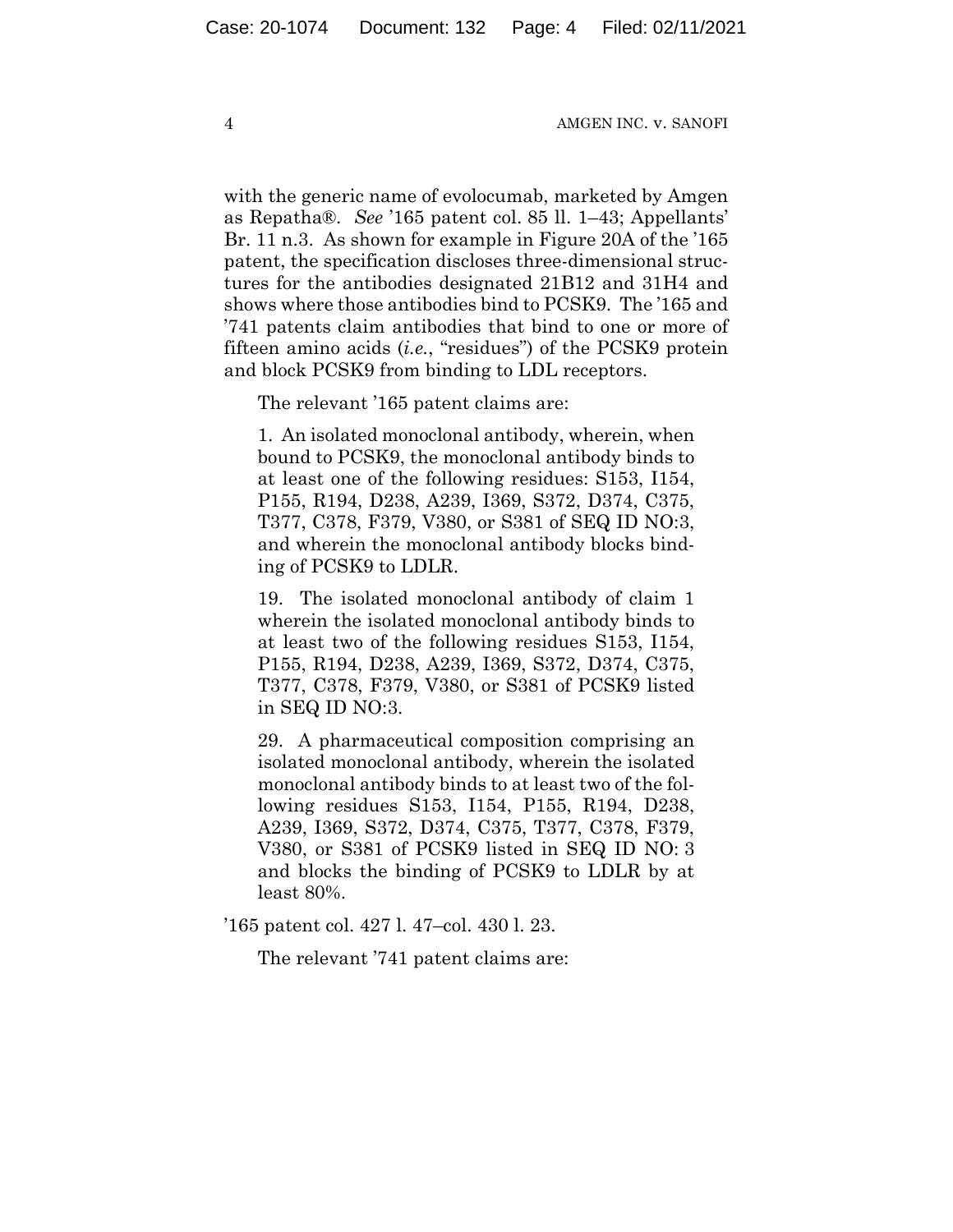1. An isolated monoclonal antibody that binds to PCSK9, wherein the isolated monoclonal antibody binds an epitope on PCSK9 comprising at least one of residues 237 or 238 of SEQ ID NO: 3, and wherein the monoclonal antibody blocks binding of PCSK9 to LDLR.

2. The isolated monoclonal antibody of claim 1, wherein the isolated monoclonal antibody is a neutralizing antibody.

7. The isolated monoclonal antibody of claim 2, wherein the epitope is a functional epitope.

'741 patent col. 427 ll. 36–57. The claimed antibodies are defined by their function: binding to a combinations of sites (residues) on the PCSK9 protein, in a range from one residue to all of them; and blocking the PCSK9/LDLR interaction.

This is the second time that these patents have been on appeal in our court. Amgen filed suit against Sanofi, Aventisub LLC, Regeneron Pharmaceuticals Inc., and Sanofi-Aventis U.S. LLC (collectively, "Sanofi") on October 17, 2014, alleging infringement of multiple U.S. patents, including the '165 and '741 patents. *Decision* at \*1. Amgen and Sanofi stipulated to infringement of selected claims (including '165 patent claims 19 and 29 and '741 patent claim 7) and tried issues of validity to a jury in March 2016. *Id.* During the trial, the district court granted JMOL of nonobviousness and of no willful infringement. *Id.* At the close of the trial, the jury determined that the patents were not shown to be invalid for lack of enablement and written description. *Id*.

Sanofi appealed to this court. Relevant to the current appeal, we held that the district court erred in its evidentiary rulings and jury instructions regarding Sanofi's defenses that the patents lack written description and enablement, and we remanded for a new trial on those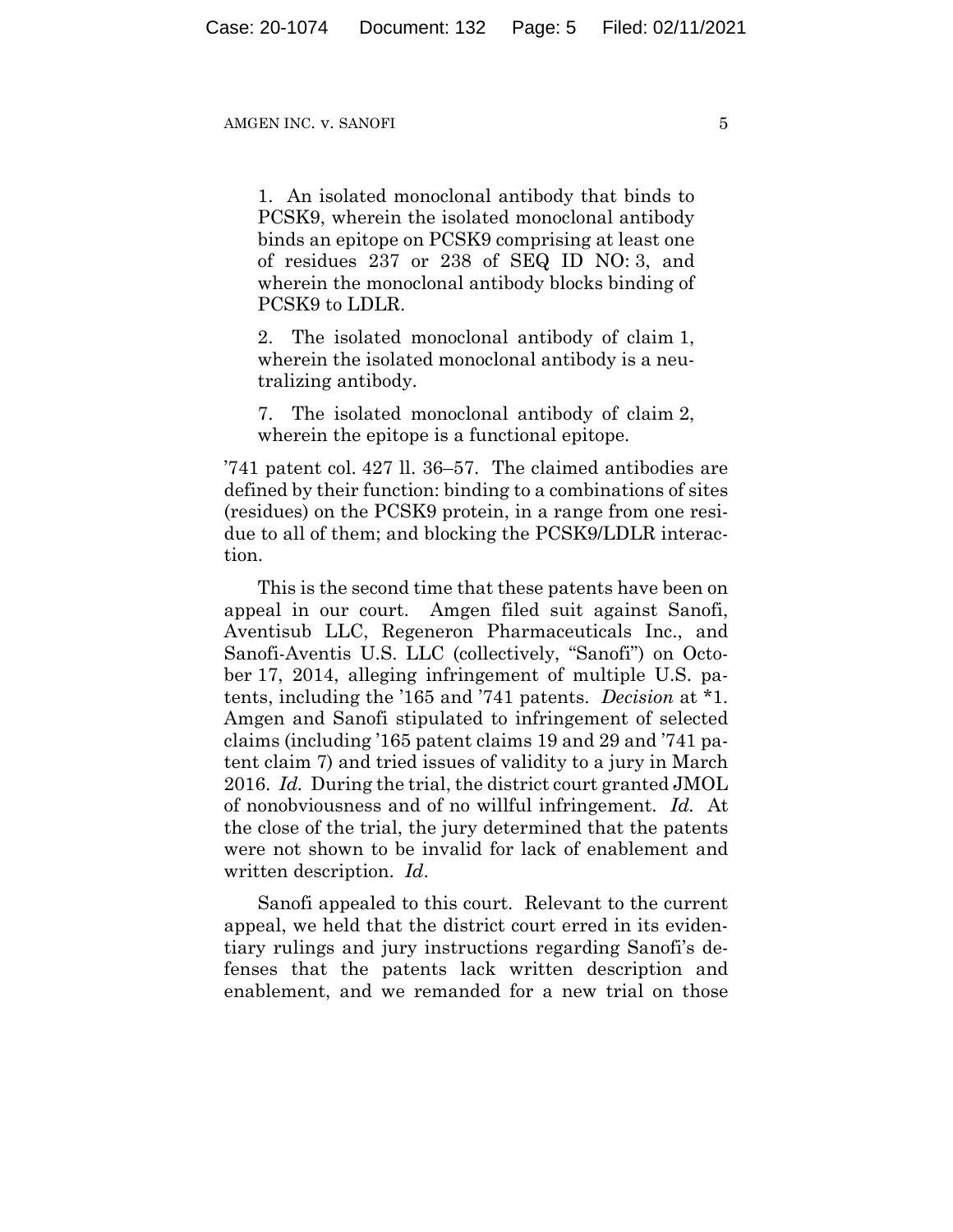issues. *Amgen Inc. v. Sanofi*, 872 F.3d 1367, 1381–82 (Fed. Cir. 2017). We also vacated the permanent injunction. *Id.*

On remand, the parties tried the issues of written description and enablement to the jury. The jury again found that Sanofi failed to prove that the asserted claims were invalid for lack of written description and enablement. Sanofi moved for JMOL and, in the alternative, for a new trial. *Decision* at \*1; J.A. 895. The district court granted Sanofi's Motion for JMOL for lack of enablement and denied the motion for lack of written description. *See Decision* at \*17; J.A. 35. The court also conditionally denied Sanofi's motion for a new trial. *Id.* Amgen timely appealed, and we have jurisdiction pursuant to 28 U.S.C. § 1295(a)(1). *See* J.A. 909–10.

#### **DISCUSSION**

Whether a claim satisfies the enablement requirement of 35 U.S.C. § 112 is a question of law that we review without deference, although the determination may be based on underlying factual findings, which we review for clear error. *See Alcon Research Ltd. v. Barr Labs., Inc.*, 745 F.3d 1180, 1188 (Fed. Cir. 2014). The statutory basis for the enablement requirement is found in Section 112 of the patent statute, which provides in relevant part that a patent's specification must "enable any person skilled in the art . . . to make and use" the patented invention. 35 U.S.C. § 112(a). The purpose of the enablement requirement is to ensure that the public is told how to carry out the invention, *i.e.*, to make and use it. We have held that such disclosure must be "at least commensurate with the scope of the claims." *Crown Operations Int'l v. Solutia Inc.*, 289 F.3d at 1367, 1378–79 (Fed. Cir. 2002) (citing *Nat'l Recovery Techs., Inc. v. Magnetic Separation Sys.*, 166 F.3d 1190, 1196 (Fed. Cir. 1999)).

"To prove that a claim is invalid for lack of enablement, a challenger must show by clear and convincing evidence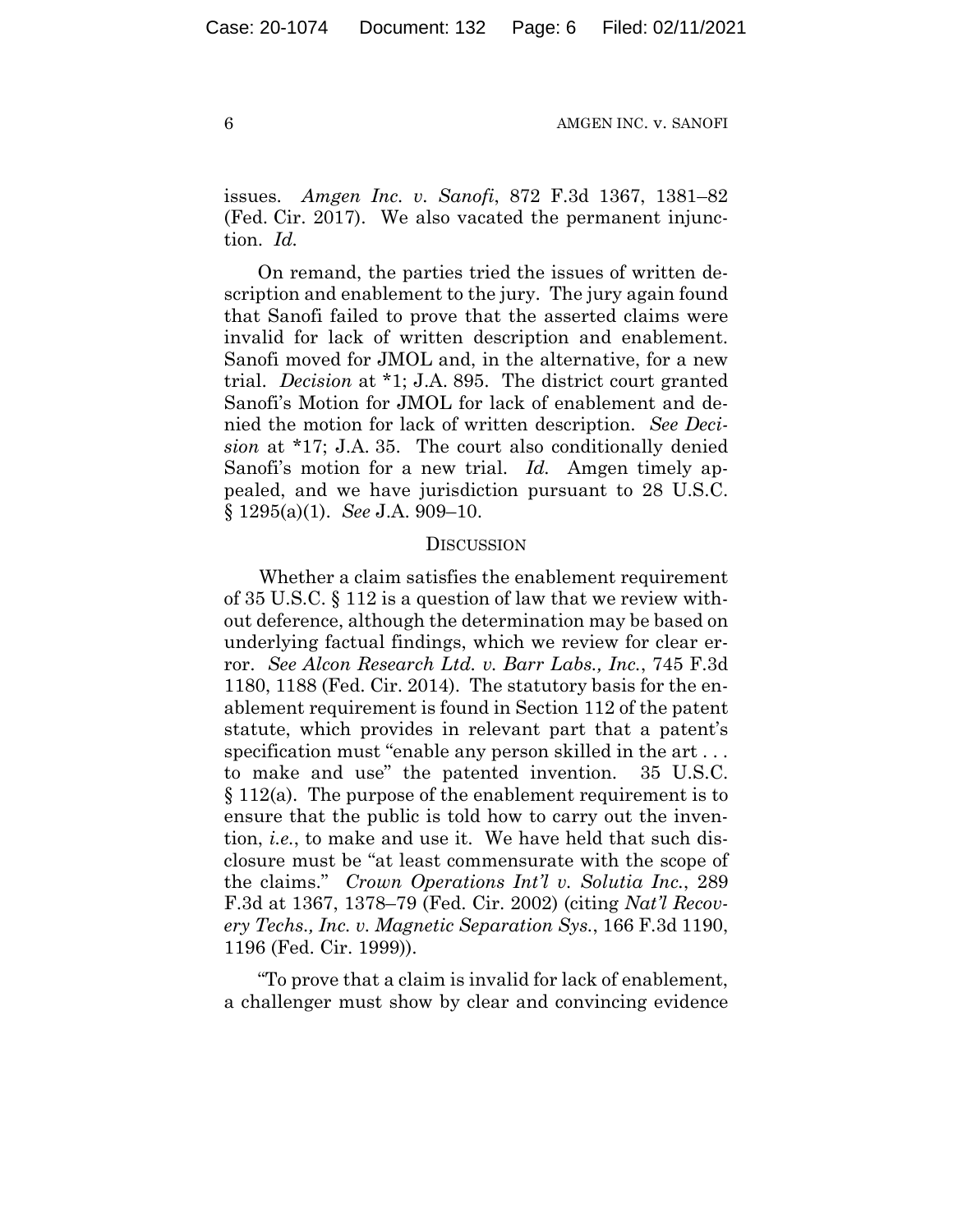that a person of ordinary skill in the art would not be able to practice the claimed invention without 'undue experimentation.'" *Alcon Research*, 745 F.3d at 1188 (quoting *In re Wands*, 858 F.2d 731, 736–37 (Fed. Cir. 1988)). "Whether undue experimentation is needed is not a single, simple factual determination, but rather is a conclusion reached by weighing many factual considerations." *Wands*, 858 F.2d at 737. Those factual considerations, which have come to be known as the "*Wands* factors," are:

(1) the quantity of experimentation necessary, (2) the amount of direction or guidance presented, (3) the presence or absence of working examples, (4) the nature of the invention, (5) the state of the prior art, (6) the relative skill of those in the art, (7) the predictability or unpredictability of the art, and (8) the breadth of the claims.

### *Id.*

As we have stated elsewhere, "[a]fter the challenger has put forward evidence that some experimentation is needed to practice the patented claim, the factors set forth in *Wands* then provide the factual considerations that a court may consider when determining whether the amount of that experimentation is either 'undue' or sufficiently routine such that an ordinarily skilled artisan would reasonably be expected to carry it out." *Alcon Research*, 745 F.3d at 1188 (quoting *Wands*, 858 F.2d at 737). Although a specification does not need to "describe how to make and use every possible variant of the claimed invention, when a range is claimed, there must be reasonable enablement of the scope of the range." *McRO, Inc. v. Bandai Namco Games Am. Inc.*, 959 F.3d 1091, 1100 (Fed. Cir. 2020) (citing *AK Steel Corp. v. Sollac*, 344 F.3d 1234, 1244 (Fed. Cir. 2003)) (internal citations omitted).

On appeal, Amgen asks us to reverse the district court's decision holding '165 patent claims 19 and 29 and '741 patent claim 7 invalid for lack of enablement. Amgen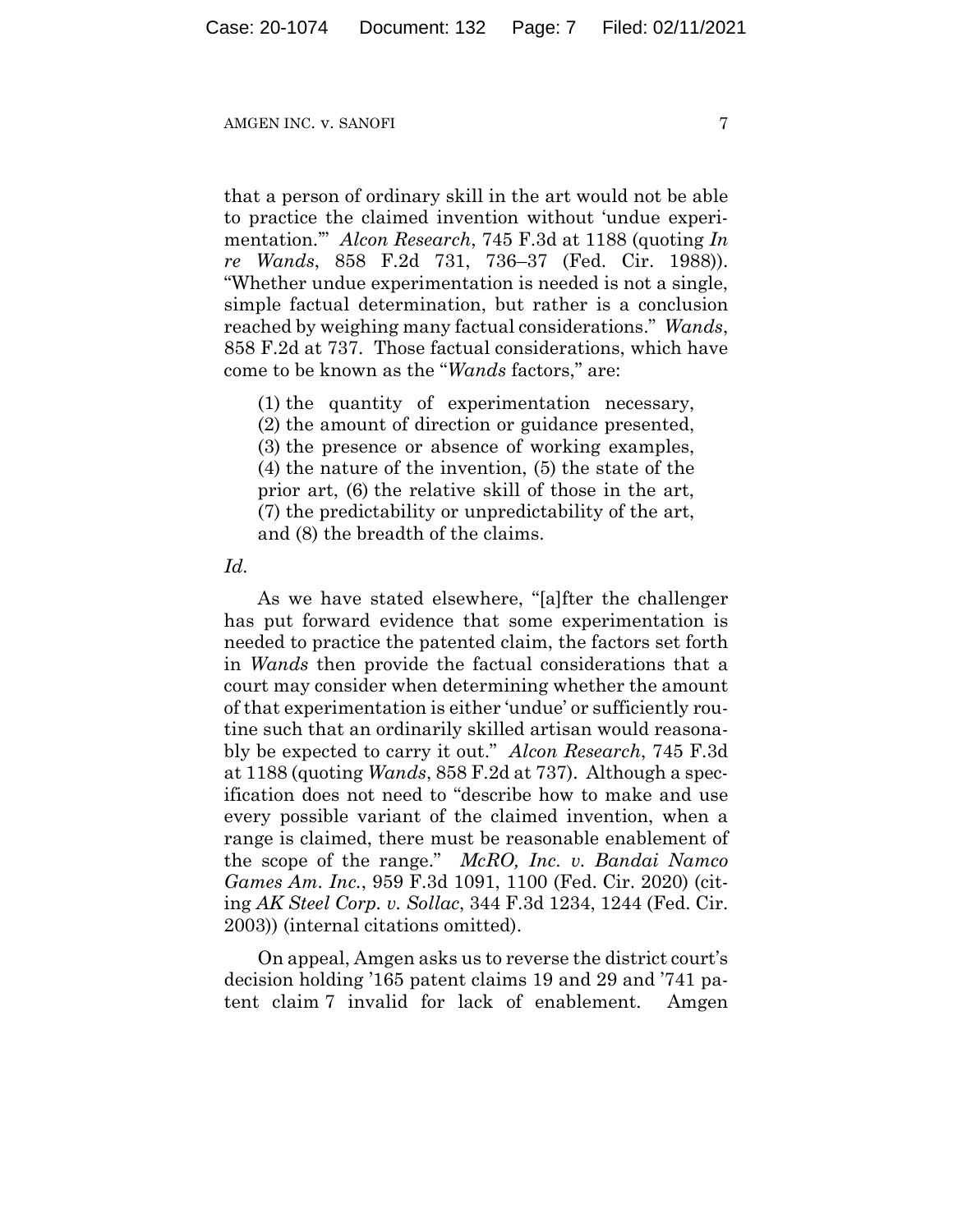contends that, under a proper analysis of the *Wands* factors, the claims at issue were enabled because no undue experimentation is required to obtain antibodies fully within the scope of the claims. Amgen points to expert testimony purportedly showing that a person of skill in the art can make all antibodies within the scope of the claims by following a roadmap using anchor antibodies and wellknown screening techniques as described in the specification or by making conservative amino acid substitutions in the twenty-six examples. Amgen argues that the court erred by focusing on the effort required to discover and make every embodiment of the claims, *see* Appellants' Br. 32 (citing *Decision* at \*7), while failing to recognize that Sanofi could not identify any antibody that cannot be made by following the specification's teachings. *See* Reply Br. 4– 5; *see also McRO*, 959 F.3d at 1104 ("[A] usual requirement [is] that the challenger identify specifics that are or may be within the claim but are not enabled."). Amgen contends that the embodiments in the patent are structurally representative for the purpose of fulfilling the written description requirement, and such evidence is sufficient to indicate a structure/function correlation establishing enablement. *See* Reply Br. 23–24.

Sanofi responds that the district court properly concluded based on the *Wands* factors that the claims are not enabled because they require undue experimentation. As support for its position, Sanofi contends that there are millions of antibody candidates within the scope of the claims, the disclosures do not provide sufficient guidance, antibody generation is unpredictable, and practicing the full scope of the claims requires substantial trial and error. *See* Appellees' Br. 17–18, 56. According to Sanofi, the functionally defined claims cover a vast scope. *See id.* at 34–41. Sanofi argues that Amgen focused on "the number of antibodies actually known to satisfy the claims, when this court's precedents require examining the number of candidates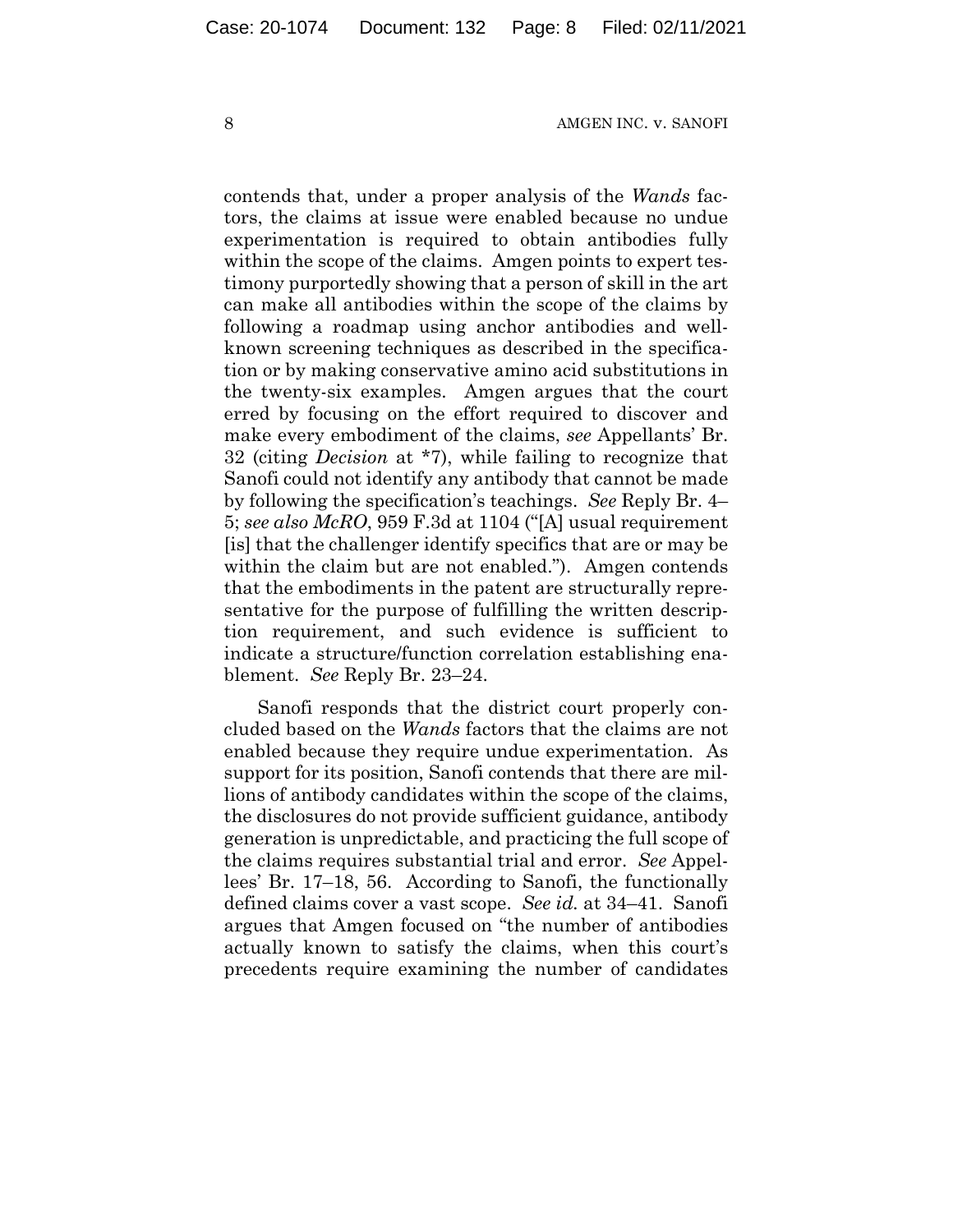that must be made and tested to determine whether they satisfy the claimed function." *Id.* at 18.

We begin by considering the *Wands* case itself, which has become the "go to" precedent for guidance on enablement, and which also involved claims relating to antibody technology. The broadest claim in *Wands* "involve[d] immunoassay methods for the detection of hepatitis B surface antigen by using high-affinity monoclonal antibodies of the IgM isotype." *Wands*, 858 F.2d at 733. The U.S. Patent and Trademark Office Board of Patent Appeals and Interferences had found that undue experimentation would be required for one skilled in the art to make the claimed antibodies used in the methods because "production of highaffinity IgM anti-HBsAg antibodies [was] unpredictable and unreliable." *Id.* at 735. We found, reviewing the facts, that the disclosure adequately taught using hybridoma technology to produce the needed claimed antibodies. *See id.* at 734. We stated that "no evidence was presented by either party on how many hybridomas would be viewed by those in the art as requiring undue experimentation to screen," *id.* at 740, and we accordingly held that the specification fully enabled the claimed invention, *see id.* at 736.

Importantly, although *Wands* gave birth to its eponymous factors, *Wands* did not proclaim that all broad claims to antibodies are necessarily enabled. Facts control and, in this court, so does the standard of review. In considering the *Wands* factors, the district court compared the present case to other cases in which we found lack of enablement due to the undue experimentation required to make and use the full scope of the claimed compounds that require a particular structure and functionality. For example, in *Wyeth & Cordis Corp. v. Abbott Laboratories*, we held that claims covering methods of preventing restenosis with compounds having certain functionality requirements were invalid for lack of enablement. *See* 720 F.3d 1380, 1385–86 (Fed. Cir. 2013). Of particular significance, we held that due to the large number of possible candidates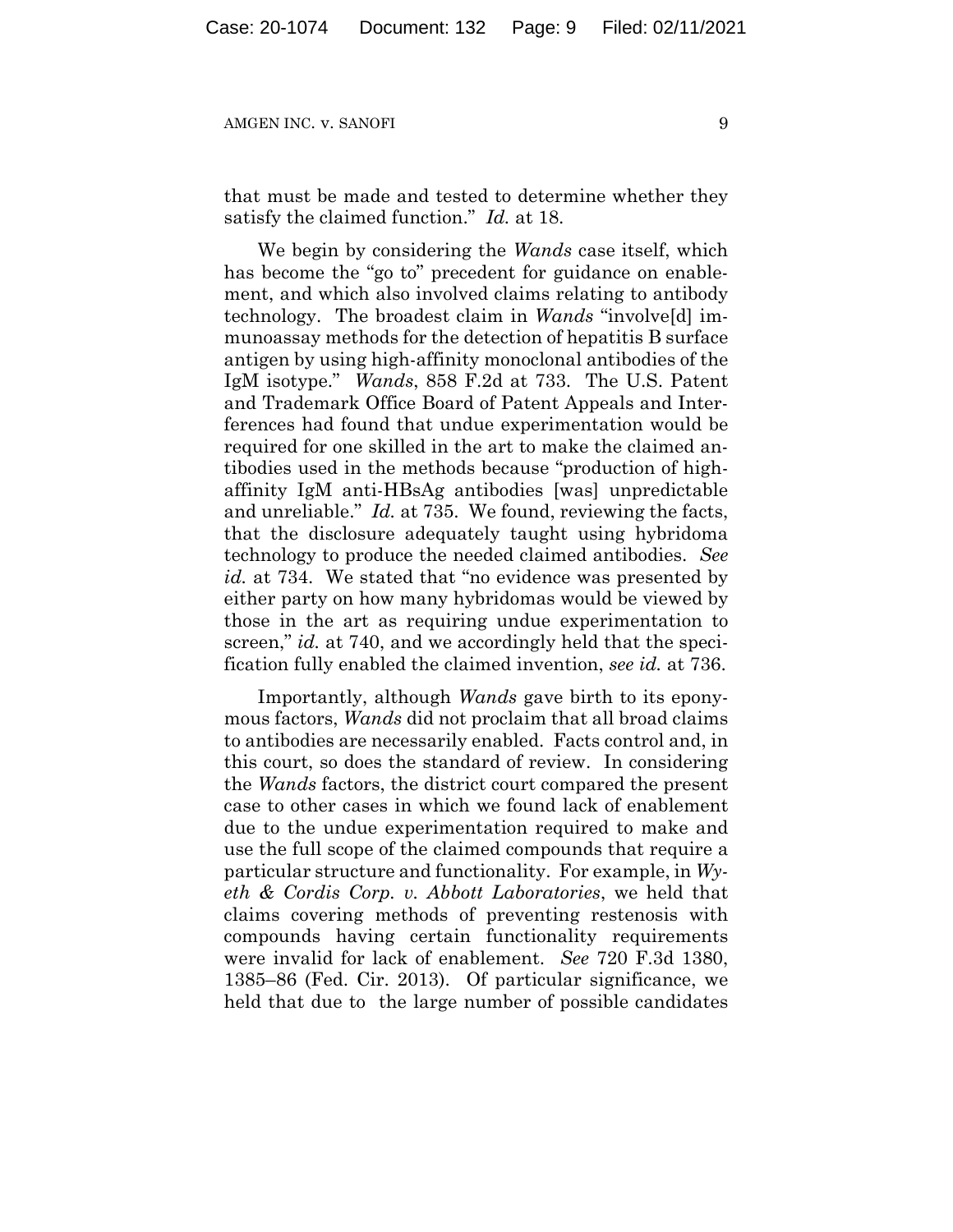within the scope of the claims and the specification's corresponding lack of structural guidance, it would have required undue experimentation to synthesize and screen each candidate to determine which compounds in the claimed class exhibited the claimed functionality. *Id.*

Similarly, in *Enzo Life Sciences, Inc. v. Roche Molecular Systems, Inc.*, we found that the claims were similar to those at issue in *Wyeth* in that they required both a particular structure and functionality, and we held that the specification failed to teach one of skill in the art whether the many embodiments of the broad claims would exhibit that required functionality. *See* 928 F.3d 1340, 1345–48 (Fed. Cir. 2019). And, in *Idenix Pharmaceuticals LLC v. Gilead Sciences Inc.*, we affirmed the district court's determination that the claims had both structural and functional limitations, and that undue experimentation would have been required to synthesize and screen the billions of possible compounds because, given a lack of guidance across that full scope, finding functional compounds would be akin to finding a "needle in a haystack." 941 F.3d 1149, 1160–63, 1165 (Fed. Cir. 2019); *see Idenix Pharms. LLC v. Gilead Scis., Inc.*, 2018 WL 922125 (D. Del. Feb. 16, 2018). The district court found that *Wyeth*, *Enzo*, and *Idenix* all support its conclusion that the asserted claims lack enablement. *See Decision* at \*9–13.

What emerges from our case law is that the enablement inquiry for claims that include functional requirements can be particularly focused on the breadth of those requirements, especially where predictability and guidance fall short. In particular, it is important to consider the quantity of experimentation that would be required to make and use, not only the limited number of embodiments that the patent discloses, but also the full scope of the claim. As we recently explained:

[C]onducting the *Wands* analysis has routinely involved concrete identification of at least some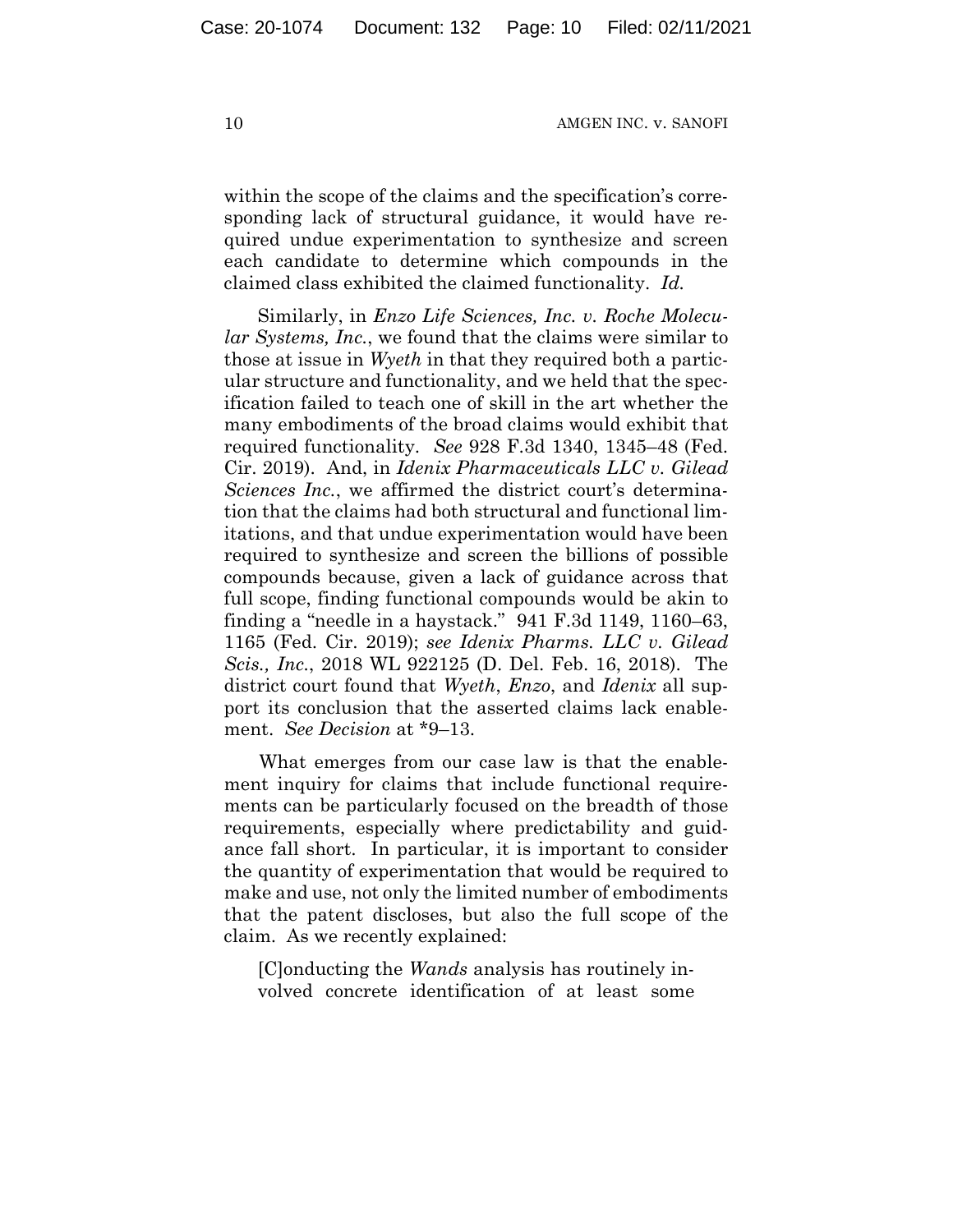embodiment or embodiments asserted not to be enabled—including what particular products or processes are or may be within the claim, so that breadth is shown concretely and not just as an abstract possibility, and how much experimentation a skilled artisan would have to undertake to make and use those products or processes.

*McRO*, 959 F.3d at 1100. We then elaborated in a footnote that:

In cases involving claims that state certain structural requirements and also require performance of some function (e.g., efficacy for a certain purpose), we have explained that undue experimentation can include undue experimentation in identifying, from among the many concretely identified compounds that meet the structural requirements, the compounds that satisfy the functional requirement.

Id. at 1100 n.2 (citations omitted).

That reasoning applies here. While functional claim limitations are not necessarily precluded in claims that meet the enablement requirement, such limitations pose high hurdles in fulfilling the enablement requirement for claims with broad functional language. *See, e.g.*, *Wyeth*, 720 F.3d at 1384 (finding that practicing the full scope of the claims would require excessive experimentation); *Enzo*, 928 F.3d at 1345 (finding that the specification failed to teach whether the many embodiments would be both hybridizable and detectable upon hybridization); *Idenix*, 941 F.3d at 1155–56 (finding that the broad functional limitation of having efficacy against hepatitis C virus increased the number of nucleoside candidates that would need to be screened).

Each appealed claim in this case is a composition claim defined, not by structure, but by meeting functional limitations. We agree with the district court's finding that the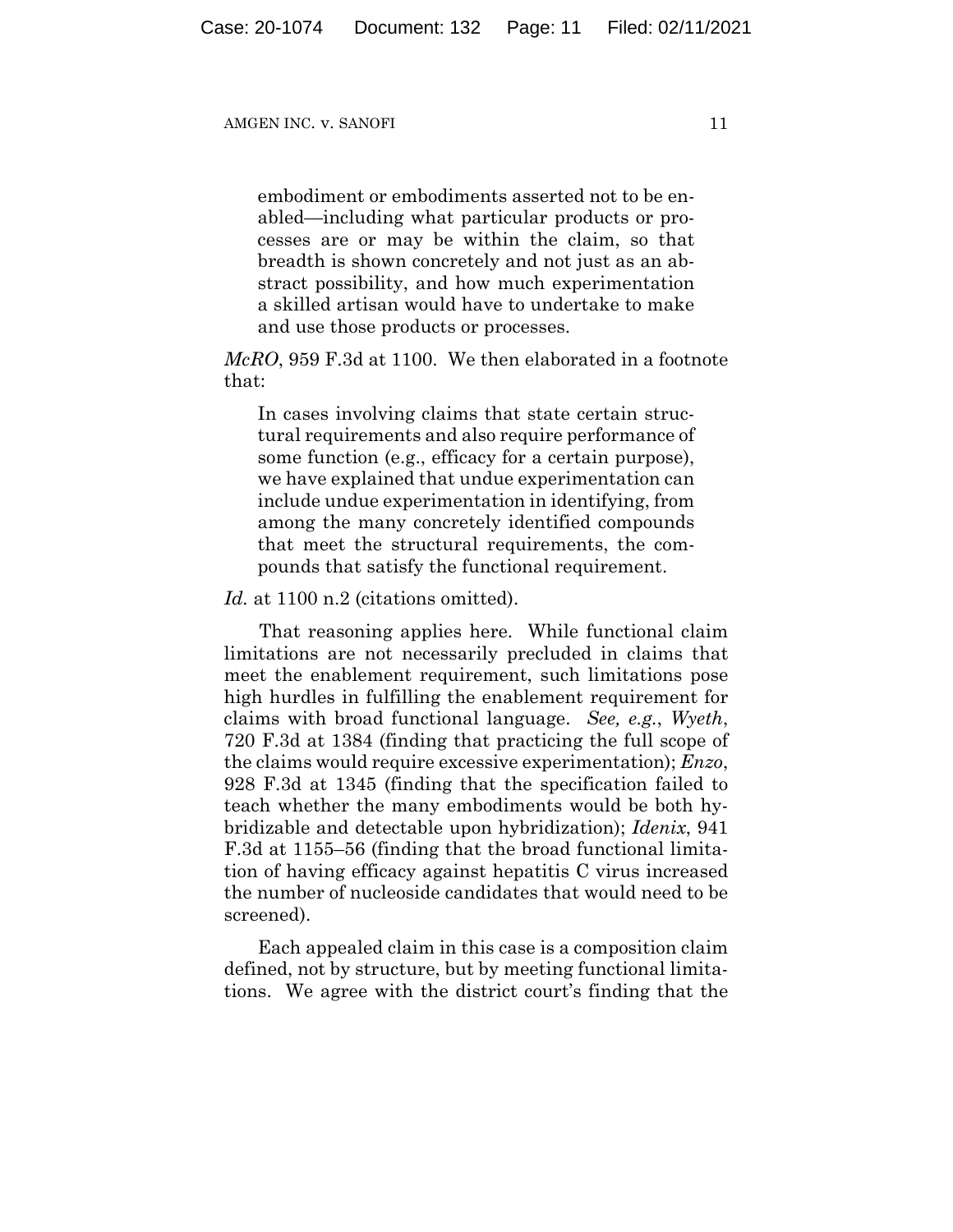specification here did not enable preparation of the full scope of these double-function claims without undue experimentation. *See Decision* at \*13. The binding limitation is itself enough here to require undue experimentation.

Turning to the specific *Wands* factors, we agree with the district court that the scope of the claims is broad. While in and of itself this does not close the analysis, the district court properly considered that these claims were indisputably broad. The parties dispute the exact number of embodiments falling within the claims. However, we are not concerned simply with the number of embodiments but also with their *functional* breadth. Regardless of the exact number of embodiments, it is clear that the claims are far broader in functional diversity than the disclosed examples.[1](#page-11-0) If the genus is analogized to a plot of land, the disclosed species and guidance "only abide in a corner of the genus." *AbbVie Deutschland GmbH & Co. v. Janssen Biotech, Inc.*, 759 F.3d 1285, 1299–300 (Fed. Cir. 2014). Further, the use of broad functional claim limitations raises the bar for enablement, a bar that the district court found was not met.

We also agree with the district court that this invention is in an unpredictable field of science with respect to satisfying the full scope of the functional limitations. One of Amgen's expert witnesses admitted that translating an antibody's amino acid "sequence into a known three-dimensional structure is still not possible." J.A. 3910; *see also Decision* at \*9. Another of Amgen's experts conceded that "substitutions in the amino acid sequence of an antibody can affect the antibody's function, and testing would be

<span id="page-11-0"></span><sup>&</sup>lt;sup>1</sup> For example, there are three claimed residues to which not one disclosed example binds. *See* J.A. 4283; Appellees' Br. 52. And although the claims include antibodies that bind up to sixteen residues, none of Amgen's examples binds more than nine. *See id.*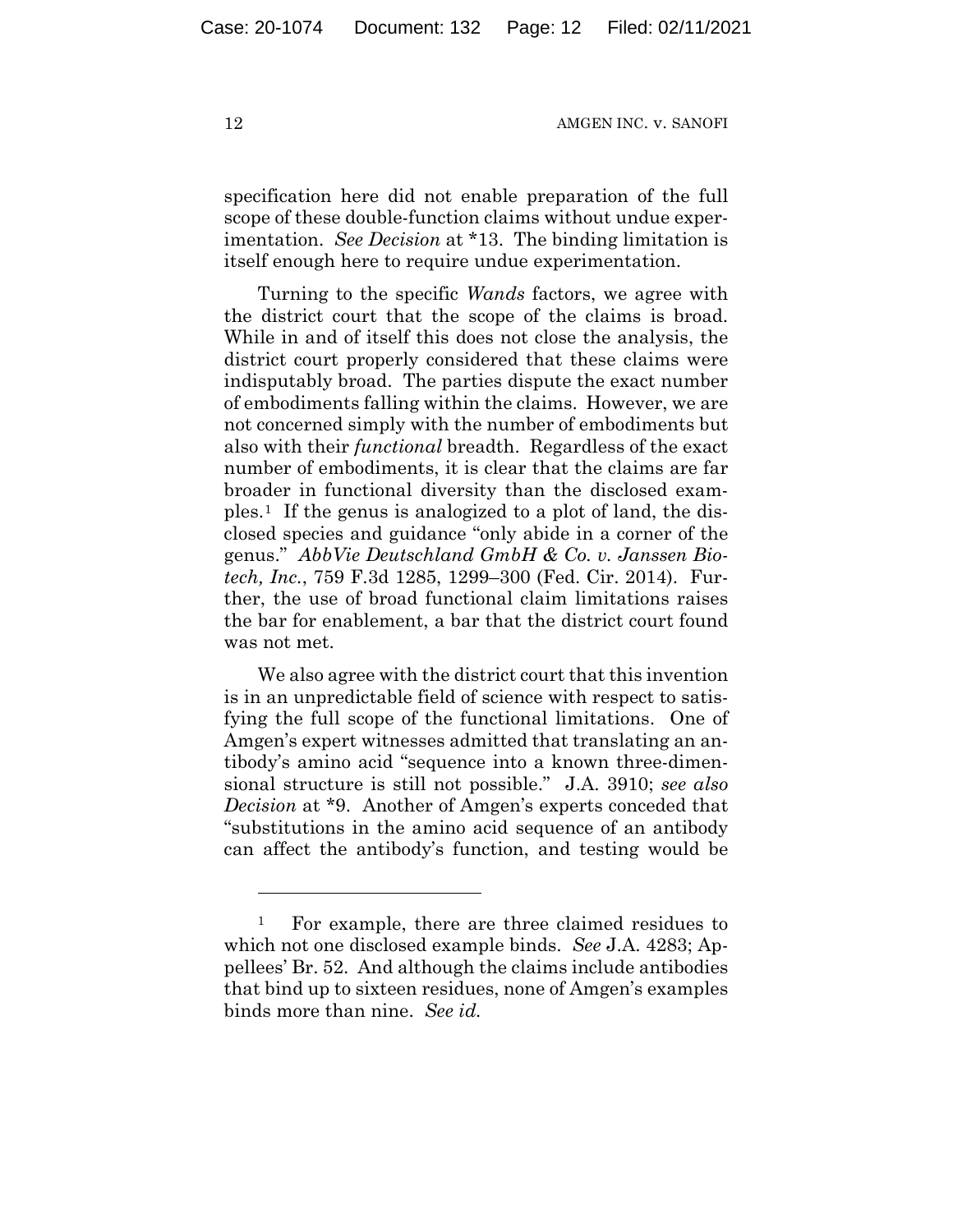required to ensure that a substitution does not alter the binding and blocking functions." J.A. 3891; *see also Decision* at \*9. And while some need for testing by itself might not indicate a lack of enablement, we note here the conspicuous absence of nonconclusory evidence that the full scope of the broad claims can predictably be generated by the described methods. Instead, we have evidence only that a small subset of examples of antibodies can predictably be generated.

Although the specification provides some guidance, including data regarding certain embodiments, we agree with the district court that "[a]fter considering the disclosed roadmap in light of the unpredictability of the art, any reasonable factfinder would conclude that the patent does not provide significant guidance or direction to a person of ordinary skill in the art for the full scope of the claims." *Decision* at \*11. Here, even assuming that the patent's "roadmap" provided guidance for making antibodies with binding properties similar to those of the working examples, no reasonable factfinder could conclude that there was adequate guidance beyond the narrow scope of the working examples that the patent's "roadmap" produced.

As the district court noted, the only ways for a person of ordinary skill to discover undisclosed claimed embodiments would be through either "trial and error, by making changes to the disclosed antibodies and then screening those antibodies for the desired binding and blocking properties," or else "by discovering the antibodies *de novo*" according to a randomization-and-screening "roadmap." *Id.* Either way, we agree with the district court that the required experimentation "would take a substantial amount of time and effort." *Id.* at \*12. We do not hold that the effort required to *exhaust* a genus is dispositive. It is appropriate, however, to look at the amount of effort needed to obtain embodiments outside the scope of the disclosed examples and guidance. The functional limitations here